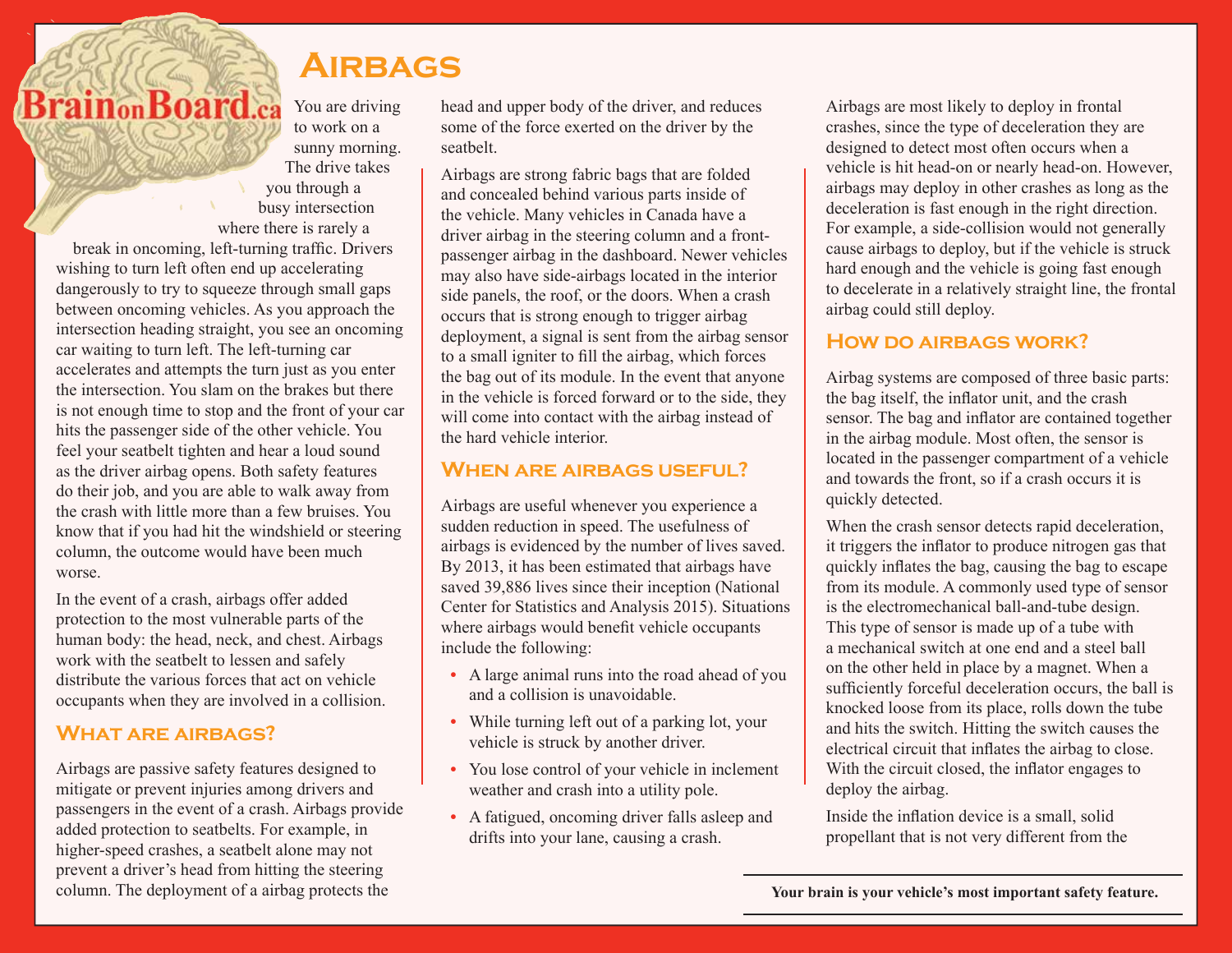types of propellants used in rocket boosters. The propellant used in most airbags is a combination of sodium azide (NaN3) and potassium nitrate (KNO3). When these two chemical compounds react, they burn extremely rapidly and produce the nitrogen gas that fills the bag.



Author unknown, image retrieved online

Airbags must deploy at a very high rate of speed in order to effectively prevent vehicle occupants from hitting the hard interior of the vehicle. In fact, when an airbag deploys it bursts from its module at up to 322km/h. The whole process of airbag inflation from the moment a crash is detected to the moment the bag completely inflates lasts approximately one-twenty-fifth of a second. Seconds after the bag is fully inflated, the gas inside the bag slowly starts to leak from small holes. This allows people inside the vehicle to have room to move after a crash. In addition, after the airbag deploys people around it are likely to notice that a powdery substance has been released. This substance – either talcum powder or cornstarch – is harmless and used to keep airbags soft and lubricated while they are stored in the module.

## **Are airbags effective?**

Airbags have been studied for several decades by road safety organizations, so there are significant data to demonstrate their effectiveness. However, as with many subjects that receive decades of scrutiny, not all conclusions reached concerning the effectiveness of airbags are similar. This may be due in part to the various factors that affect whether the deployment of an airbag is helpful, neutral, or detrimental to the overall safety of persons in an vehicle. These factors include the position of people inside the vehicle, the type of crash, and whether they were wearing a seatbelt or not.

When paired with a properly worn seatbelt, airbags reduce the risk of sustaining fatal injuries in the event of a crash (Evans 2006; Høye 2010). Conservative estimates suggest that airbags reduce risk of fatality by 9% among belted passengers (Evans 2006; IIHS 2003). A metaanalysis conducted in 2010 concluded that among belted drivers, airbags reduce fatalities in frontal collisions by approximately 22% (Høye 2010). The benefits of airbags increase as the direction of the crash approaches 12 o'clock. In other words, airbags offer more protection in a head-on collision.

Side airbags were introduced in the mid-1990s and have been proven very effective at reducing fatalities that result from side-impact collisions. The Insurance Institute for Highway Safety (IIHS) in the United States estimates that side airbags which protect the chest, abdomen, and head reduce deaths among passenger cars struck on the driver's side by 45% (IIHS 2003). Side airbags that protect the chest and abdomen but not the head reduce fatalities by about 10% among drivers in driverside crashes (IIHS 2003).

## **Can airbags cause injuries?**

Airbags must strike a careful balance between deploying fast enough to prevent vehicle occupants from colliding with the inside of the vehicle and deploying so fast that they cause injury. In order to protect vehicle occupants, airbags must inflate so quickly that under certain conditions the force of this inflation can itself cause injuries to vehicle occupants. As such, drivers and front-seat passengers must take care to ensure that they are not positioned in a way that could put them at risk of injury should the airbag deploy.

A driver's position in relation to the airbag is arguably the most important factor in whether or not he or she sustains an injury from the deployment of the airbag. Transport Canada notes that the only similarity among the eight people in 2001 who sustained fatal injuries caused by airbags was that they were too close to the airbag when it deployed (Transport Canada 2011). Since the airbag leaves the module with such force and at such a high rate of speed, the most serious injuries caused by airbags are sustained by drivers sitting very close to or in direct contact with the steering column. Transport Canada recommends that drivers sit at least 25cm away from the steering column. Front-seat passengers who are sitting close to the dashboard or who have some part of their body in contact with the dashboard (e.g., legs or feet resting on the dash) may sustain similar injuries if the passenger airbag deploys.

To further protect themselves from the speed at which the airbag is deployed, it is also important that vehicle occupants wear their seatbelts properly.

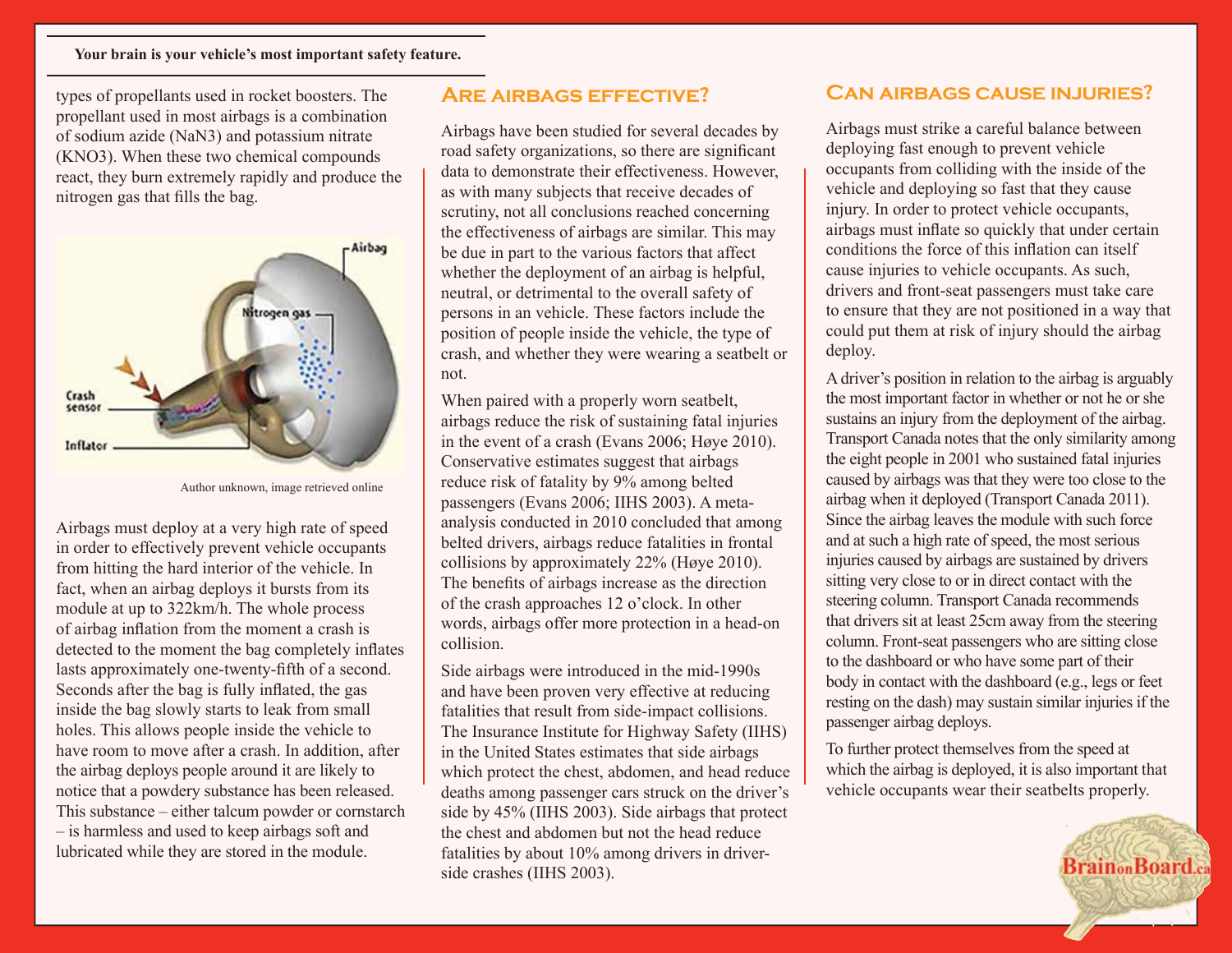#### **Your brain is your vehicle's most important safety feature.**

Unbelted occupants are more likely to shift forward in the event of a crash, bringing them into closer contact with the airbag module.

There are also recommendations regarding who should be sitting across from an airbag in the front passenger seat. It is recommended by Transport Canada that children under the age of 12 sit in the backseat. In theory, children of this age are safe in the front as long as they are belted properly, do not lean forward, and are positioned far away from the passenger airbag. However, since these conditions are more difficult to maintain with children, the safest place for them is in the back seat. In addition, rear-facing infant carriers should never be placed in the front seat. If the airbag deploys, it will push the infant carrier forward and may cause the infant to be pushed against the seat or other hard surface on the seat. Infants should also not face forward in the front seat, since their heads and necks cannot tolerate crash forces (Transport Canada 2011).



Image courtesy of Toyota Canada

Injuries caused by airbags are usually minor compared to the types of injuries they prevent. However, serious injuries by airbags are possible if vehicle occupants are not properly positioned in their seats. The proper use of the seatbelt and correct seat placement is necessary in order for airbags to deliver maximum safety benefits.

#### **Do airbags have any limitations?**

**Yes**. Similar to other safety features, realizing the full safety benefits of airbags depends largely on whether drivers understand the design and functional limitations of airbags and use them properly, and continue to drive safely and attentively. It has already been mentioned that one limitation of airbag effectiveness is the dependency on the proper positioning of vehicle occupants. However, other factors must be taken into consideration when investigating the limits of airbags.

Airbags are not pillows. Colliding with an airbag is preferable to colliding with a steering column, but neither is comfortable. The speed at which a vehicle strikes an object is a major determinant in the overall force of the crash. The force of the crash is directly related to the severity of the crash. Crashes that are forceful enough can twist and compress the steering column so badly that the airbag cannot deploy (Pipkorn 2004). At speeds above 65km/h, the integrity of modern passenger vehicles is not guaranteed, and twisting, intrusion, and crumpling may affect the performance of the airbag (Pipkorn 2004). As such, drivers are urged not to speed excessively or to rely on airbags to compensate for unsafe increases in speed.

In addition, airbags do not offer the same level of protection in all types of crashes. Vehicles without side airbags are still vulnerable to side-collisions, while all vehicles are vulnerable to being hit from behind. Driver behaviours that increase the odds of involvement in a collision are detrimental to road safety since these behaviours increase the likelihood of being involved in a crash for which airbags were not designed. Distraction, impairment, poor driving conditions and fatigue all increase crash risk. Airbags cannot prevent these crashes from happening or

protect vehicle occupants in all the crashes that could occur as a result of these factors. The same factors can also increase reaction time, which may lead drivers to brake less quickly. Drivers who brake too late will be unable to lower their speed as much as they could have before a collision. At higher speeds, crashes are more forceful and airbags are pushed to the limit.

It cannot be overstated that the only way to receive the maximum safety benefits of airbags is to drive safely and attentively and to drive within speed limits.

# **Can I turn the airbags off?**

With the installation of an on/off switch, driver and passenger airbags can be turned off. These switches are available from Transport Canada (www.tc.gc.ca), and operate with a special key. In most cases, switches are installed by the dealer or other vehicle service technician. When either the driver or passenger airbag is turned off, a light will appear on the front console indicating the deactivation.

While most drivers would not benefit from turning the airbag off, there are certain drivers and passengers who are safer with the airbags turned off. Groups who are definitely safer with the airbags off include:

- rear-facing infants carriers, and;
- drivers with unusual medical conditions and who have been informed by their medical practitioner of the specific risks airbags pose for them.

Groups who may be safer with the airbags off include:

• children under twelve years old, and;